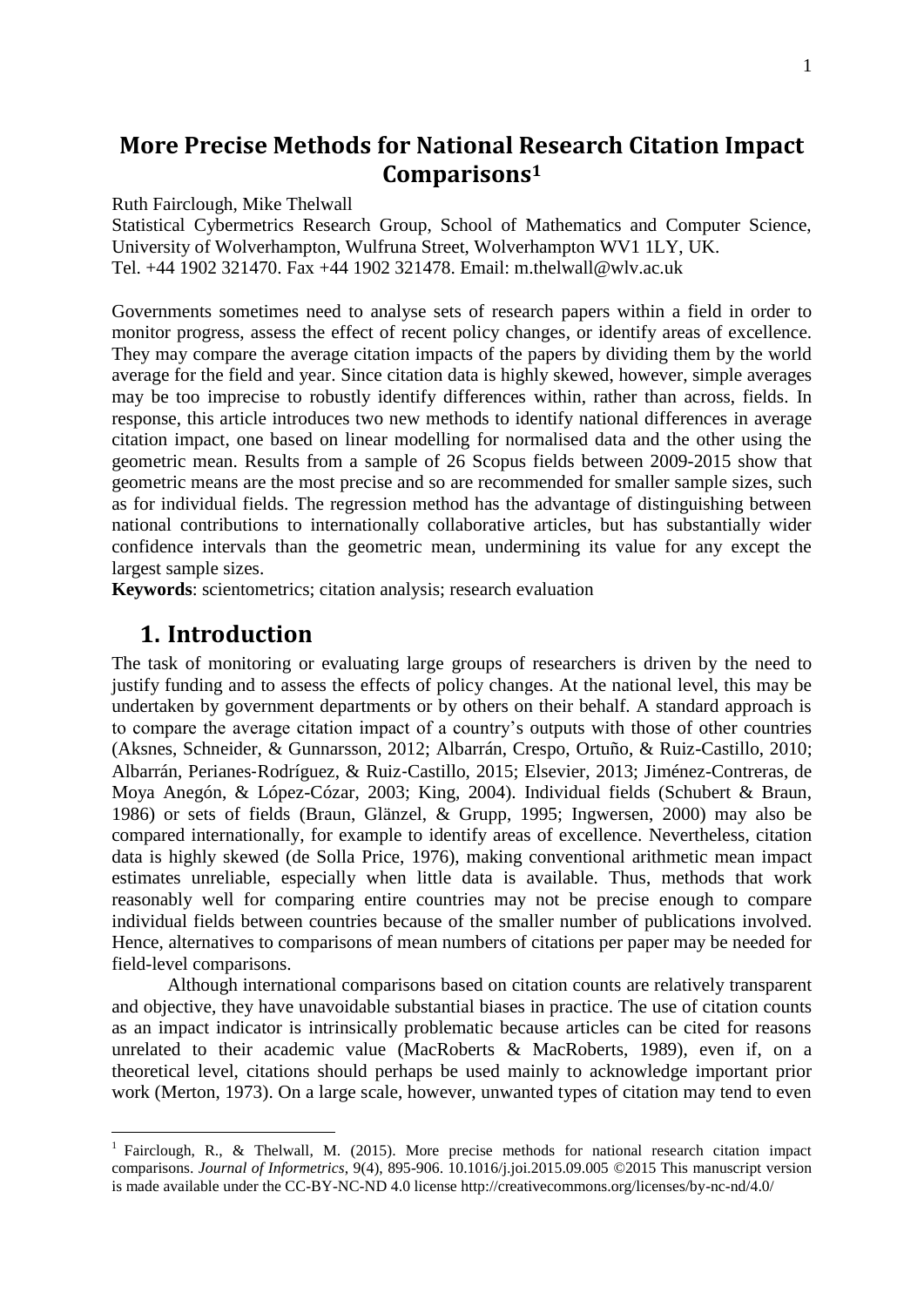out so that it is reasonable to compare the overall average citation counts (van Raan, 1998). Significant positive correlations between peer judgements and citation indicators are evidence of the value of this approach (Franceschet & Costantini, 2011; Gottfredson, 1978; HEFCE 2015), but citation indicators should only be used to inform rather than replace human judgements of impact because of the variety of the reasons why research is valuable and why articles are cited. Perhaps most problematically, the coverage of the citation index used influences the results in unpredictable ways. Citation indexes do not have comprehensive coverage and the extent of coverage of national journals is likely to vary substantially (Van Leeuwen, Moed, Tijssen, Visser, & Van Raan, 2011). In particular, although Scopus seems to have wider coverage than the Web of Science (López-Illescas, de Moya-Anegón, & Moed, 2008), it indexes a lower proportion of non-English than English academic journals (de Moya-Anegón, et al., 2007). This could be an advantage for countries that publish poor quality research in their national non-English journals because the low cited articles in these will not be included in the citation average calculations. Conversely, however, if a nation's best publications are in national non-English journals then its citation average may suffer from their exclusion. Despite these limitations, citation-based international comparisons are widely used in the absence of viable alternatives or as one of a range of indicators (Elsevier, 2013).

In response to the need for more precise indicators for comparisons of international scholarly impact between fields, this article introduces two new methods that reduce the variation in citation data through normalisation. The first method is to use statistical modelling on transformed data in order to estimate the underlying geometric mean citation count for each country within a subject. The second method uses geometric means directly for each country, without any modelling. The geometric mean is based upon the arithmetic mean of the log of the data and is more suitable than the basic arithmetic mean for highly skewed data, such as citation counts, because it is less influenced by individual high values (Zitt, 2012). Geometric mean have been previously used for journal impact calculations (Thelwall & Fairclough, 2015a), but apparently not for international comparisons. Both methods should give more precise estimates than previous methods that have used nonnormalised data and both methods allow relatively straightforward confidence interval estimates, without having to rely upon bootstrapping.

# **2. Research Questions**

The objective of this study is to introduce, access and compare two new methods for national research impact indicators and to assess them for individual subjects. The following questions are motivated by this objective.

- 1. Do the new national subject-based citation impact estimation methods give comparable results to those of the previous standard methods for recent years?
- 2. Which of the new national subject-based citation impact estimation methods gives the results with the narrowest confidence intervals?
- 3. Are the new national subject-based citation impact estimation methods precise enough to reliably differentiate between major research nations for recent years within individual subjects?

# **3. Data and Methods**

## *3.1 Data*

Lists of articles within defined fields from a specified set of recent years were needed to address the above questions. Recent years were used because impact comparisons are most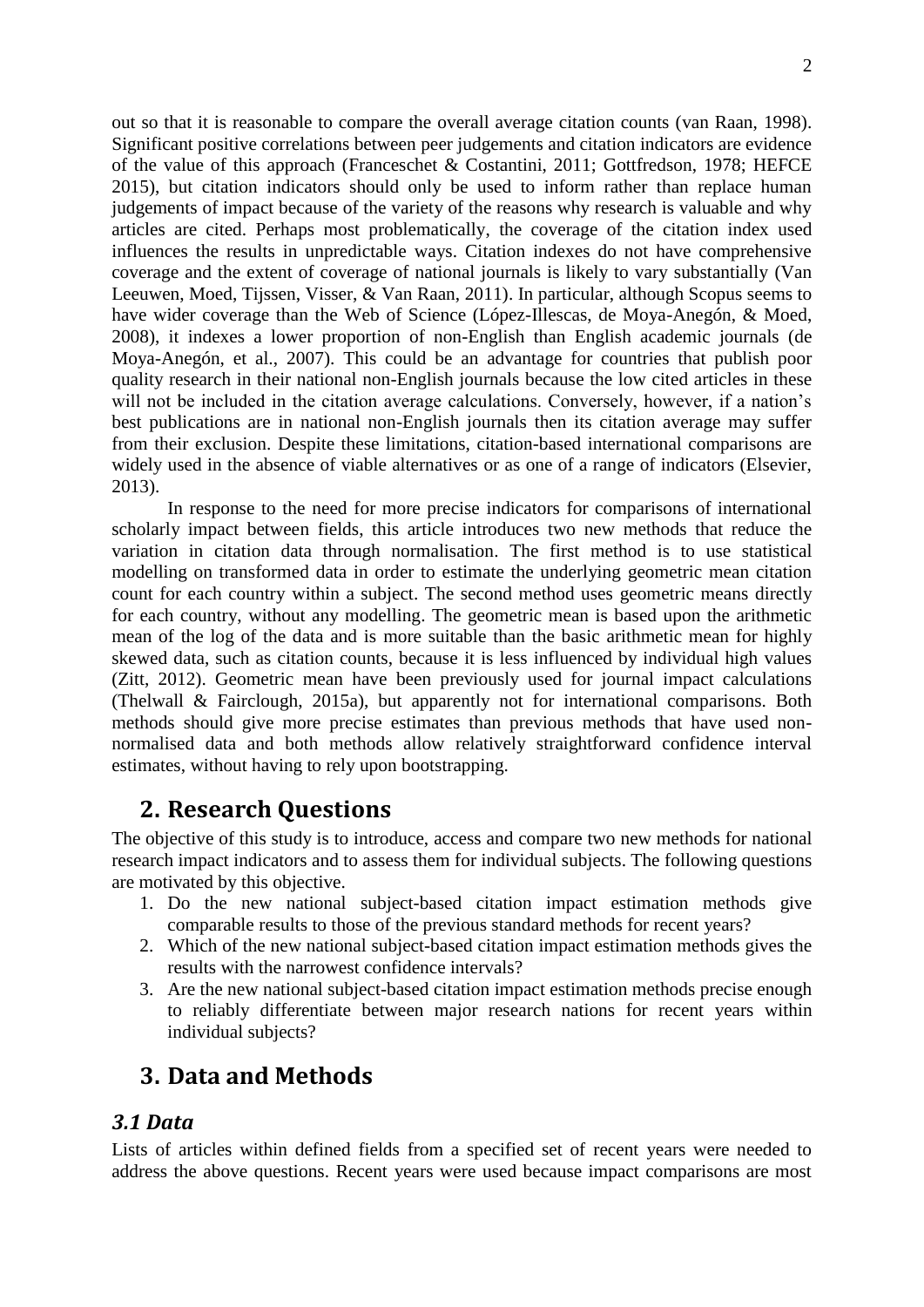policy relevant when applied to recent data and the use of multiple years allows trends over time to be identified. Scopus categories and Scopus data was chosen for this because Scopus has wider international coverage of journal articles than its main competitor (Van Leeuwen, Moed, Tijssen, Visser, & Van Raan, 2011). Although its subject categories are imperfect, they were chosen in preference to an alternative categorisation process using references or citations (Waltman & van Eck, 2012) to avoid the potential to bias the results by exploiting citations in the data selection phase. The following subject categories were chosen to represent a range of different subject areas: Animal Science and Zoology; Language and Linguistics; Biochemistry; Business and International Management; Catalysis; Electrochemistry; Computational Theory and Mathematics; Management Science and Operations Research; Computers in Earth Sciences; Finance; Fuel Technology; Automotive Engineering; Ecology; Immunology; Ceramics and Composites; Analysis; Anesthesiology and Pain Medicine; Biological Psychiatry; Assessment and Diagnosis; Pharmaceutical Science; Astronomy and Astrophysics; Clinical Psychology; Development; Food Animals; Orthodontics; Complementary and Manual Therapy. The Scopus data, including citations counts and author affiliation information, was downloaded from the Scopus from April 15 to May 11, 2015. Although it would be preferable to use a fixed citation window (e.g., count only citations within two years of publication for each article), this data was not available to the authors. The use of a variable citation window may affect all the indicators because, for example, highly cited articles might attract substantial numbers of citations over a long period of time, making them disproportionately influential for longer citation windows, even though in the analyses articles are only compared to other articles from the same year. Data was collected from each year from 2009 to 2015 to give a reasonable number of years for comparison. The partial year 2015 was included because policy makers are typically interested in the most current data possible and so it is useful to include the most recent year, even if it is unlikely to give useful results.

These datasets were re-used from a previous article (Thelwall & Fairclough, 2015b), for which they were employed within a combined set of 26 subjects to assess a new Mendeley-based method for identifying evidence of recent national differences in overall average citation impact but not individually by subject.

A set of countries was needed for the comparisons because it was not practical to compare all countries. The nine countries highlighted in a recent report were chosen (Elsevier, 2013) as a reasonable selection: USA; UK; Canada; Italy; Germany; France; China; Japan; Russia.

Each article was assigned a country proportion  $p_c$  for each country equalling the proportion of article authors for that country, using the affiliation information given in Scopus and ignoring articles without author affiliations. This fractional counting method was chosen in preference to whole counting (allocating a full share of citations to each author), first author counting (allocating the whole article to the first author) and unequal counting (allocating different shares to each author based on their position in the authorship list). These are either problematic to justify in practice (unequal counting) or probably unfair in general (the others) (Aksnes, Schneider, & Gunnarsson, 2012; Huang, Lin, & Chen, 2011; Waltman & van Eck, 2015). In any case, authorship practices vary between and within disciplines, including alphabetical (Levitt & Thelwall, 2013; van Praag & van Praag, 2008), first author priority (Engers, Gans, Grant, & King, 1999), descending order of contribution (Bhandari, et al., 2004; Marusic, Bosnjak, & Jeroncic, 2011), or with the last author making the second most important contribution (Baerlocher, Newton, Gautam, Tomlinson, & Detsky, 2007).

The citation data was transformed for the regression by adding 1 and taking the natural log of the result. This is a standard normalisation technique for highly skewed data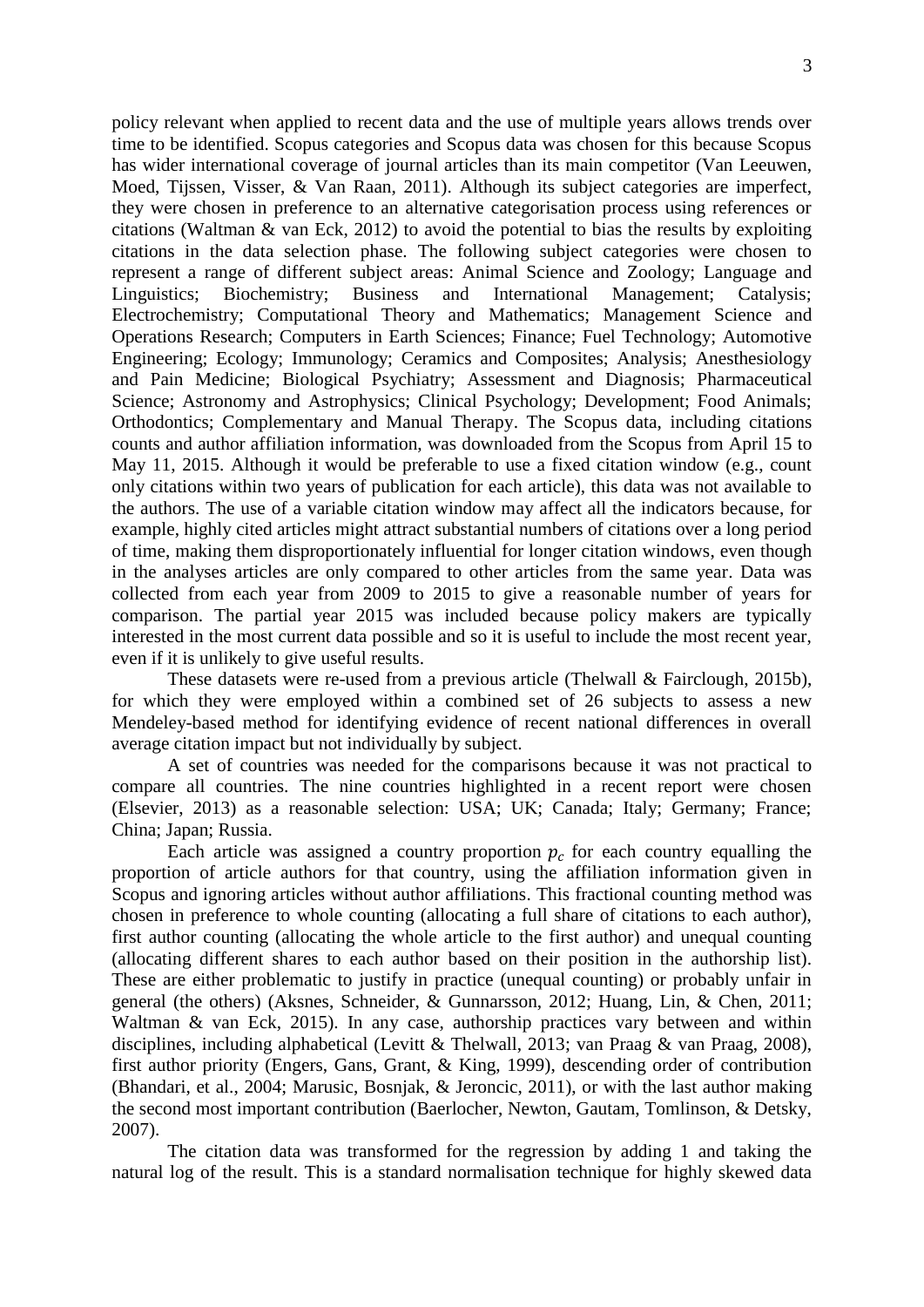that is positive but contains zeros and follows a discretised lognormal distribution (Thelwall & Wilson, 2014b), such as citation counts (Thelwall & Wilson, 2014a). Although any positive number other than 1 could also be added to give the same effect and there is no intrinsic justification for the use of 1, it has the advantage of being the most straightforward choice and hence is the default for an analysis in the absence of a good reason for a different number.

### *3.2 National subject-based citation impact estimation methods*

Citation data is known to be highly skewed and hence not normally distributed but can be approximately normally distributed after a logarithmic transformation (Thelwall & Wilson, 2014a). To test this assumption, Normal Q-Q plots were checked for some years and subjects and skewness and kurtosis statistics calculated for each subject and year (182 combinations). The skewness and kurtosis values were outside of the acceptable range  $(-3 \text{ to } +3 \text{ is a rule of})$ thumb) for all years for the citation data but were in the acceptable range for all years until 2013 for the logarithmic citations. This suggests that the data is sufficiently close to the normal distribution in overall shape that calculations based upon assumptions about the normal distribution will give reasonably accurate results. With the logarithmic transformation, therefore, standard least squares regression and confidence interval formulae for the normal distribution can be used with confidence until 2013 and with some suspicion for 2014, but the values for 2015 cannot be trusted.

| Year | Citations | Citations | $ln(1+citations)$ | $ln(1+citations)$ |
|------|-----------|-----------|-------------------|-------------------|
|      | skewness  | kurtosis  | skewness          | kurtosis          |
| 2009 | 11.1      | 400.9     | 0.1               | 2.5               |
| 2010 | 10.2      | 366.8     | 0.1               | 2.5               |
| 2011 | 9.6       | 370.8     | 0.2               | 2.6               |
| 2012 | 5.9       | 105.7     | 0.4               | 2.6               |
| 2013 | 6.6       | 147.5     | 0.7               | 3.0               |
| 2014 | 7.0       | 167.3     | 1.5               | 4.9               |
| 2015 | 7.8       | 116.5     | 4.2               | 23.6              |

**Table 1**. Mean skewness and kurtosis values for each year (n=26 per year).

**Linear regression for the geometric mean:** For each subject and year, a statistical model was built to estimate the mean normalised citation count for articles from each country.

$$
log (1 + citations) = a + \sum_{c} \beta_{c} p_{c}
$$

Here the sum is over all countries,  $p_c$  is the proportion of authors from country  $c$ , and  $\log$  is the natural logarithm. The solution of the linear regression model will give the constant  $\alpha$  and the individual contribution rate  $\beta_c$  of each country. The ordinary least squares method was used to fit the regression model.

The raw  $\beta_c$  values must be transferred back to citation means to give more intuitive results and this is achieved with the transformation  $e^{a+\beta_c}-1$  which is the expected geometric mean number of citations attracted by an article fully authored by country  $c$ , as predicted by the model. If all countries produced research with the same geometric mean then these values would all be approximately equal to the overall geometric mean,  $\mu_a$  =  $e^{\frac{1}{n}}$  $\frac{1}{n} \Sigma log(1 + citations) - 1$ , where *n* is the number of articles and the sum  $\sum log(1 + citations)$ in the formula is over all articles. Thus the national bias estimated by the regression model is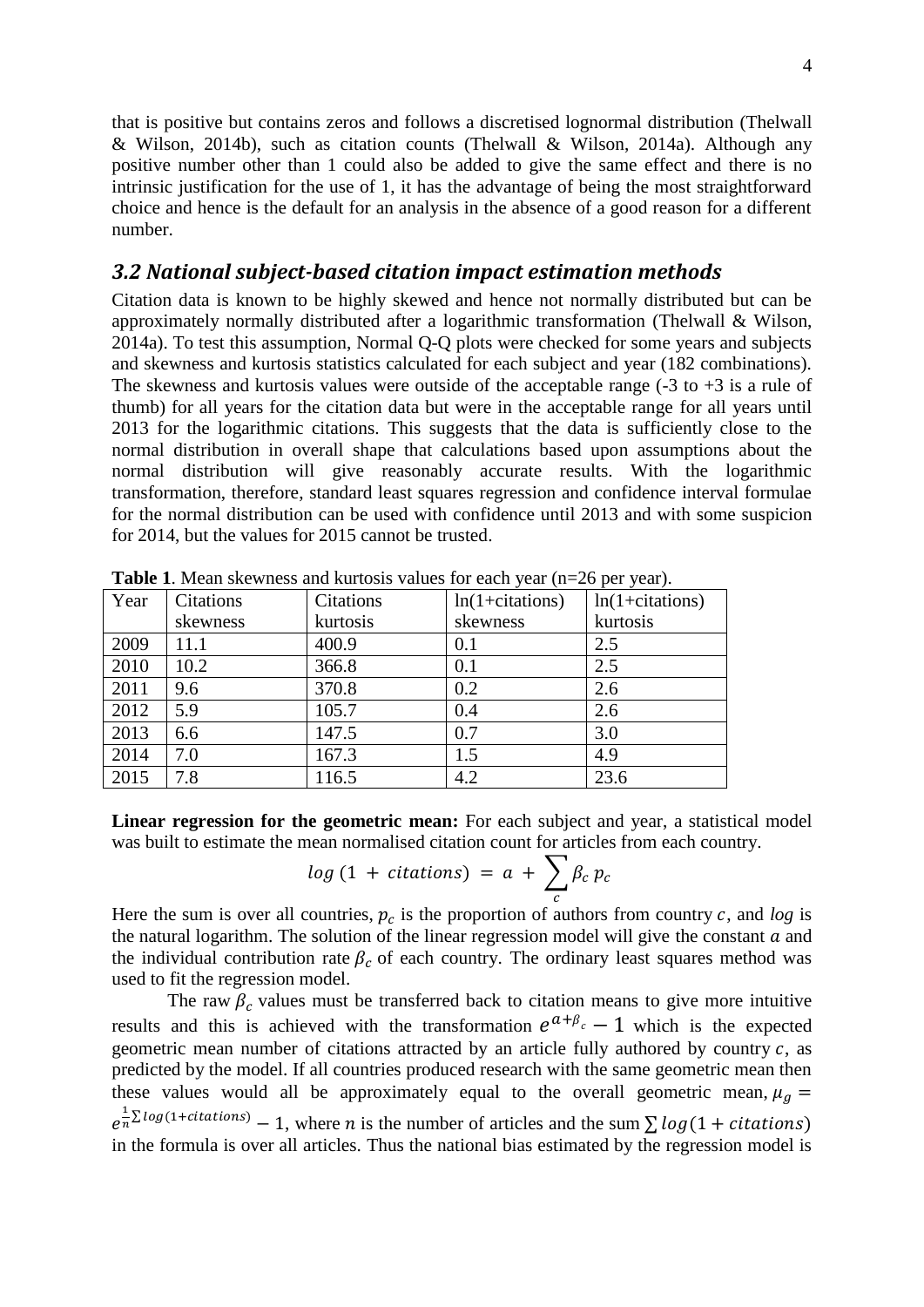therefore the expected geometric mean citations for country *c* divided by the geometric mean citation count for all articles:

$$
(e^{a+\beta_c}-1)/\mu_g \tag{1}
$$

**Geometric mean comparisons:** A simpler approach is to calculate the mean of  $\log(1 +$ ) for the articles from each country (i.e., the geometric mean of the citation counts, with an offset of 1), using weighting to reflect the author share in each article as follows.

$$
\mu_{gc} = \exp\left(\frac{\sum_{c} log (1 + citations)p_c}{\sum_{c} p_c}\right) - 1
$$

This formula gives a weighted geometric mean for each country. The bias for each country can again be obtained by dividing by the overall geometric mean:

 $\mu_{gc}/\mu_q$  (2)

The second formula is almost identical to the first, since the denominator of both is the same and the numerator in both cases is a national geometric mean estimate. Formula (1) should better reflect the contribution to impact of a nation's research, however, because the linear model fitted can adjust for differing contributions to an article between different countries in their collaborative articles, whereas (2) assumes that all authors contribute equally. An example using arithmetic means for simplicity can illustrate this. Suppose that country A authors one solo paper with 12 citations and one joint paper with country B, with an author from each country, that has 6 citations. Suppose that country B authors one solo article with 0 citations. Using fractional counting, country A has a mean of (12+0.5x6)/1.5=10 citations per paper and country B has a mean of  $(0+0.5x6)/1.5=2$  citations per paper, so A seems to be five times as productive as B. With the regression approach, the model fitted for citations per paper is  $6 + 6p_4 - 6p_8$  and so papers from A expect to get  $6 + 6x1 - 6x0 = 12$  citations whereas papers from B expect to get  $6 + 6x0 - 6x1 = 0$  citations. Thus the 6 citations from the joint paper have been solely "contributed" by country A with none from country B, which seems reasonable in the light of the citations attracted by their solo articles.

**Arithmetic mean comparisons:** The previously used approach, which seems to be standard for bibliometrics in international comparison reports, is identical to (2) except with the arithmetic mean rather than the geometric mean, as follows.

$$
\mu_c = \frac{\sum_c citations \times p_c}{\sum_c p_c}
$$

The national bias for each country can then be obtained by dividing by the overall arithmetic mean:

 $\mu_c/\mu$  (3)

This is essentially the method used by both the old and new crown indicators (Waltman, van Eck, van Leeuwen, Visser, & van Raan, 2011a,b) because it is applied here only to each subject area separately rather than to a combined set of articles from multiple subjects.

**Proportion in the most cited X% comparisons:** Another common way to compare national performances is to calculate the proportion of a country's articles found in the most cited X% of all articles, where X may be taken as 1, 10, or other values (e.g., Elsevier, 2013; Levitt, & Thelwall, 2009). For this calculation, articles above the X% threshold were counted as well as a proportion of the articles exactly at the X%, each counting a fractional value equal to the overall fraction of articles at the X% level that are needed to make up exactly X% (Waltman, & Schreiber, 2013). For example, in a set of 10 articles, if 3 tied for the 50% threshold and 4 were above the 40% threshold, then each article from a country at the 50% threshold would count as 1/3. This method is relatively simple but the choice of X can be arbitrary outside of a particular policy need. Percentile approaches such as this are recommended for research evaluations (Hicks, Wouters, Waltman, de Rijcke, & Rafols, 2015).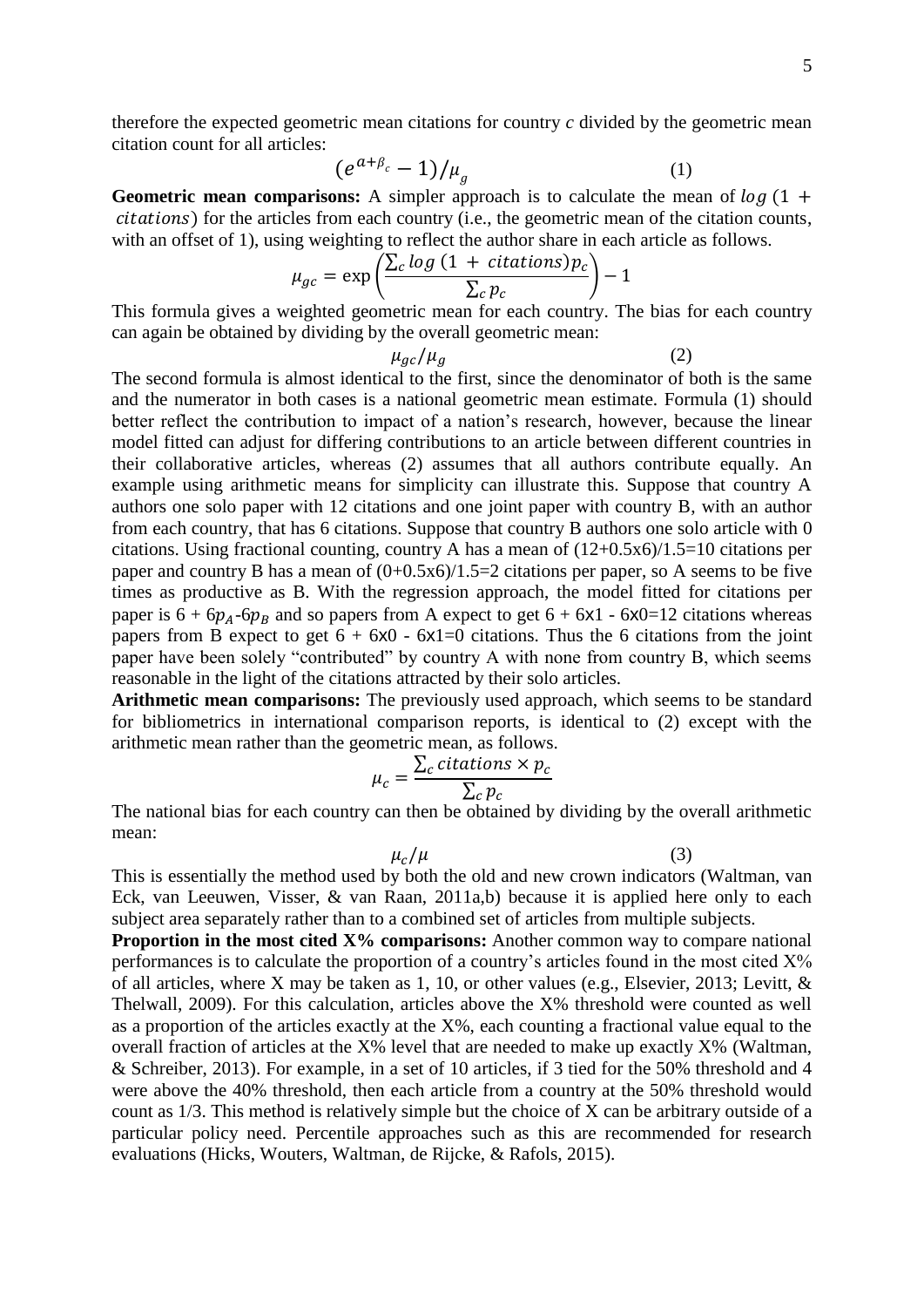#### *3.3 Confidence interval calculations*

The width of the 95% confidence interval for the mean will be used as a measure of the precision of each estimate. In some cases confidence intervals can be calculated using a standard formula but in all cases estimates can be obtained using bootstrapping (DiCiccio & Efron, 1996).

**Linear regression for the geometric mean:** The linear regression model produces standard errors for all the parameters estimated, and these can be used to calculate 95% confidence intervals for the mean. These estimates should be reasonable for years when the data is approximately normally distributed (2009 to 2013) and perhaps 2014 but the 2015 values are likely to be crude estimates. For this, the confidence intervals for the intercept were ignored and the intervals calculated from the slope coefficients only. For large sample sizes, the confidence interval would therefore be as follows (replacing 1.96 with the appropriate *t* value for moderate sample sizes):

$$
(e^{a+\beta_c \pm 1.96SE(\beta_c)} - 1)/\mu_g \tag{1c}
$$

**Geometric mean comparisons:** The national authorship weighted sample standard deviation  $s_c$  of the transformed data can be used to calculate confidence intervals as follows, where  $n_c = \sum_c p_c$  is the weighted authorship sum for country *c* (i.e., the sum of the fractional contributions of each country to the articles).

$$
(\mu_{gc} \pm s_c / \sqrt{n_c}) / \mu_g \tag{2ci}
$$

Confidence intervals cannot always be calculated for the arithmetic mean because highly skewed distributions, such as those fitting citation counts, may not have a theoretical population mean (Newman, 2005). Even though citation distributions are always finite and so can have a sample mean because there is a finite number of citing documents, if the theoretical distribution that they best fit has an infinite mean then it would be impossible to estimate that theoretical mean. Similarly, although bootstrapping can be used to estimate confidence intervals (DiCiccio & Efron, 1996) its results would be misleading in the absence of a theoretical population mean.

Most

**Proportion in the most cited X% comparisons:** For large samples, there is a standard formula to calculate confidence intervals for a sample proportion, as long as it is not zero or too close to zero (Sheskin, 2003). This formula assumes an infinite population and this is a problem for large countries. For example, a country that published half of the world's papers could get at most 2% of its papers in the world's top 1% (i.e., it published all of the world's top 1% research) whereas a country that published 1% of the world's papers could conceivably have all of them in the top 1%, so would have 100% of its papers in the top 1%. X% papers could not get all of their papers in the top X%. Moreover, the formula is not designed to deal with fractional contributions, as with academic authorship. Nevertheless, it may give a reasonable estimate of the accuracy of the most cited X% statistic. The 95% confidence interval formula is as follows, with  $t_c$  being the proportion of articles from country c in the top X%.

$$
t_c \pm 1.96/\sqrt{t_c(1 - t_c)/n_c}
$$
 (4ci)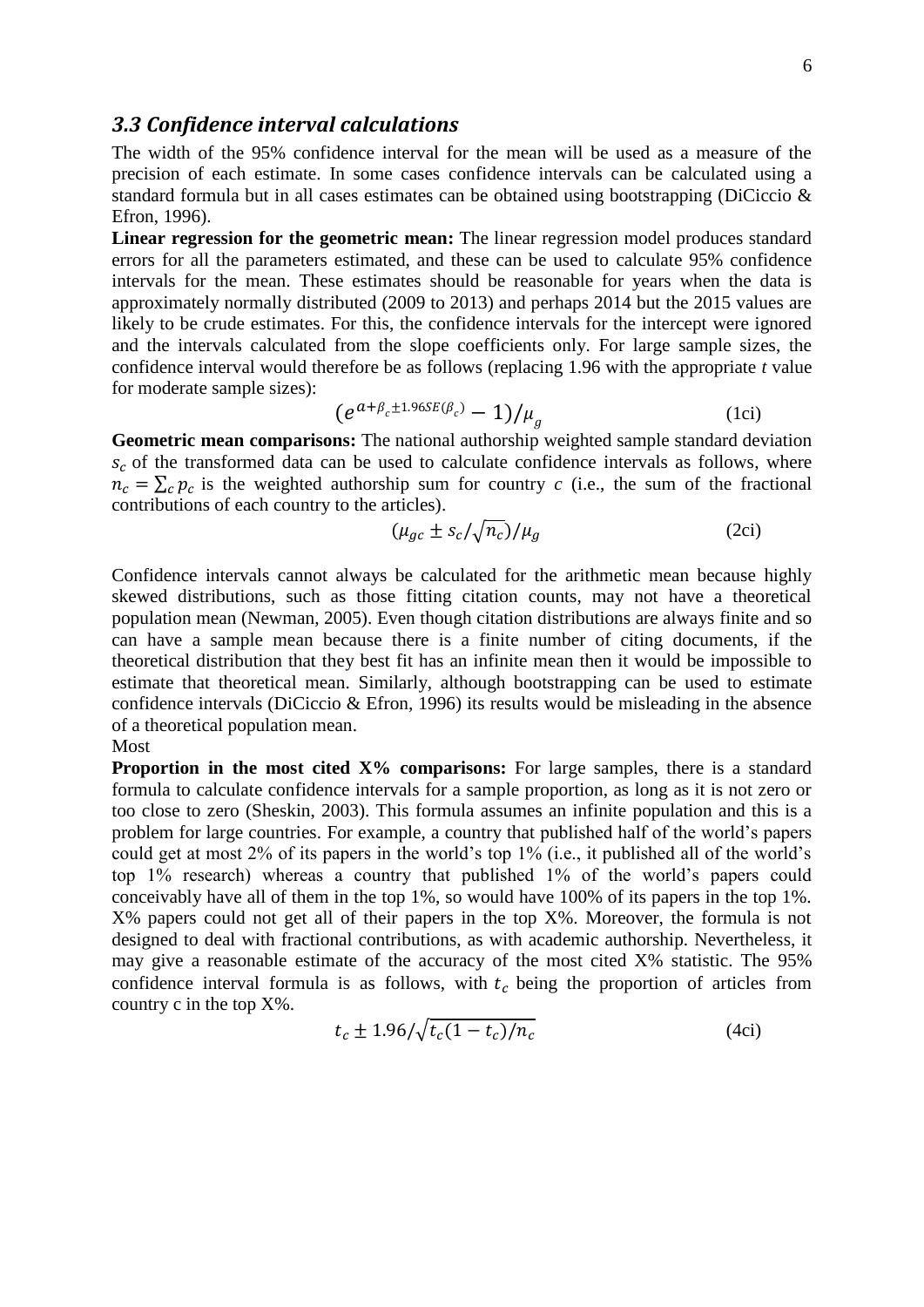### **4. Results**

The four methods were applied to all 26 subjects. Detailed graphs for each individual subject are available online<sup>2</sup> as are the programs used for the statistical analyses<sup>3</sup> and the medians of the results are reported below (Figures 1 to 4). The "Others" category is not shown in Figure 1 because the variables are linearly dependant (they sum to 1) and so not all can be estimated with linear regression. The graphs show medians rather than means because some subject areas exhibited anomalous behaviour and the use of medians reduces the influence of individual unusual cases. The anomalous behaviour of Russia in Figures 1 to 3 for 2015 is made possible by the low number of Russian articles (a median of 9 articles per subject in 2015). The modelled geometric mean approach (formula 1; Figure 1) gives almost identical results to the simple geometric mean (formula 2; Figure 2) so the impact of different national contributions to collaborative articles has a minor impact on the overall results. Nevertheless, there are some consistent small differences. The most noticeable is the case of Russia, which has lower results for the model than for the geometric mean calculation. This suggests that Russian contributions to internationally collaborative research tend to be less successful at attracting citations than those of their partners. In other words, Russian researchers gain more from international collaboration leading to Scopus-indexed papers than do their international partners, at least in terms of Scopus-indexed citations.

The arithmetic mean results are broadly similar to the other two methods, but with noticeable differences, such as the reversed relative positions of Japan and Others between Figures 2 and 3. This gives some confidence that the new methods do not give strange results, which might undermine their value. The top 10% statistics (Figure 4) shows a tendency for convergence for recent years. This is a statistical artefact rather than a general trend, however. This is because with lower average citation counts for recent years it is more likely that articles with a tendency to receive few citations would be in the top 10%. Thus, only the first three formulae are realistic alternatives, assuming that the magnitude of differences between countries is of interest rather than just the rank order. This problem could be resolved by the use of a fixed citation window, however.

The scales of Figures 1 to 3 are all broadly comparable with each other. From Figure 3, for example, a typical paper in a typical subject from the USA in 2009 received 1.40 times as many citations as the world average for that subject. Similarly, from Figure 2, a typical paper in a typical subject from the USA in 2009 received 1.46 times as many citations as the world average for that subject. The difference is that "typical" in the first case refers to matching the arithmetic mean (and giving particularly high importance to individual highly cited papers) whereas the second typical article matches the geometric mean (and gives less importance to highly cited papers). The Figure 1 results also estimate the geometric mean and so have the same interpretation as Figure 2, except that for shared articles, Figure 1 allows different nationalities to contribute different amounts to articles, whereas Figure 2 does not.

 $\frac{1}{2}$ 

http://figshare.com/articles/Results\_for\_the\_paper\_More\_Precise\_Methods\_for\_National\_Research\_Citation\_I mpact\_Comparisons/1544164 3

http://figshare.com/articles/R\_code\_for\_the\_paper\_More\_Precise\_Methods\_for\_National\_Research\_Citation\_I mpact\_Comparisons/1544160

http://figshare.com/articles/R\_code\_for\_the\_paper\_More\_Precise\_Methods\_for\_National\_Research\_Citation\_I mpact\_Comparisons/1544159 and dummy data to try out the code with http://figshare.com/articles/Dummy\_data\_for\_the\_paper\_More\_Precise\_Methods\_for\_National\_Research\_Citati on\_Impact\_Comparisons/1544161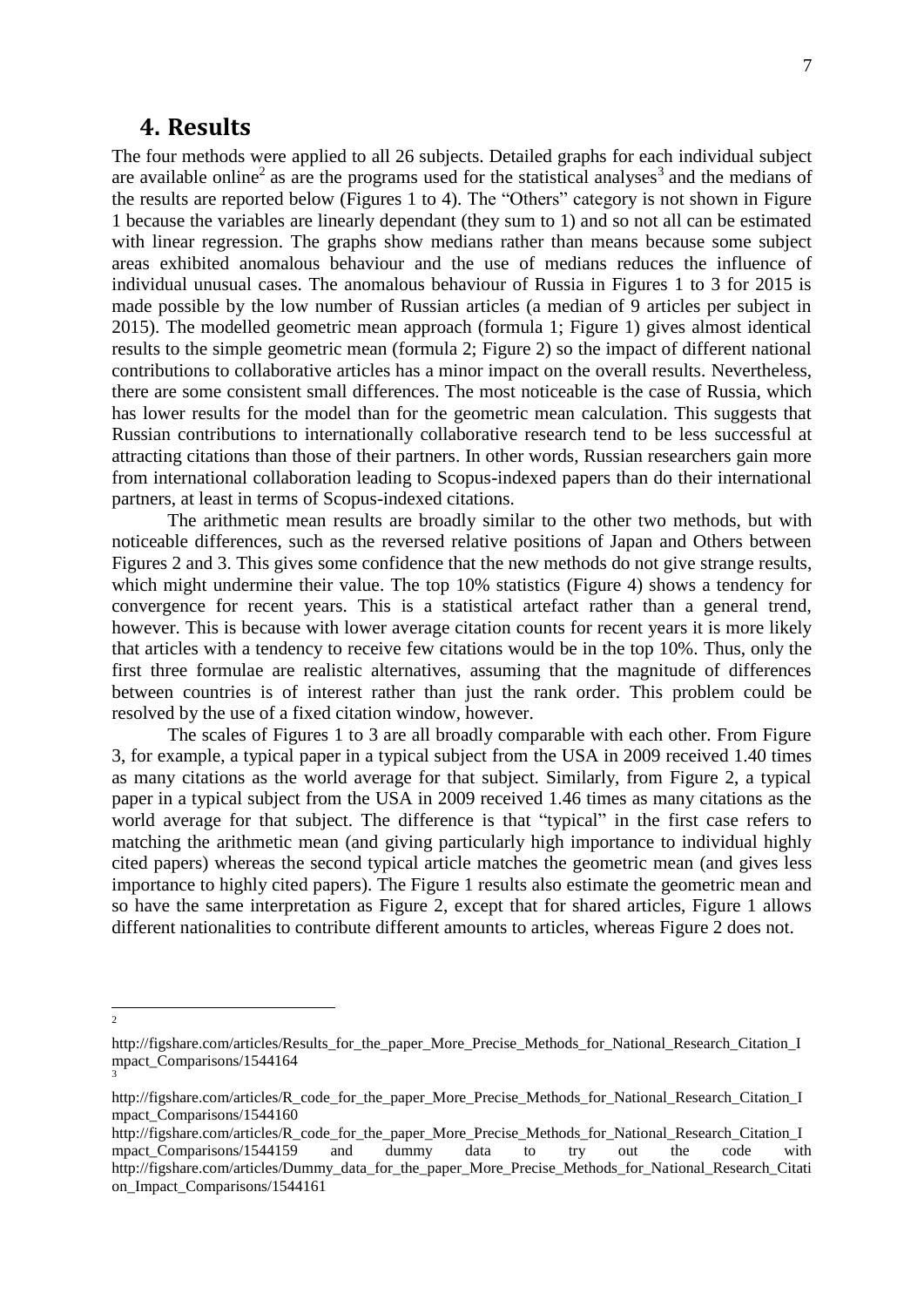

- It Hally - The Germany - USA - O - France - A - Japan - ◆ - China - ■ - Russia Figure 1. National geometric means for article citation counts estimated by the regression model, divided by the overall geometric mean (national citation impact estimator formula 1). Each point in the graph is the median across the 26 subjects.

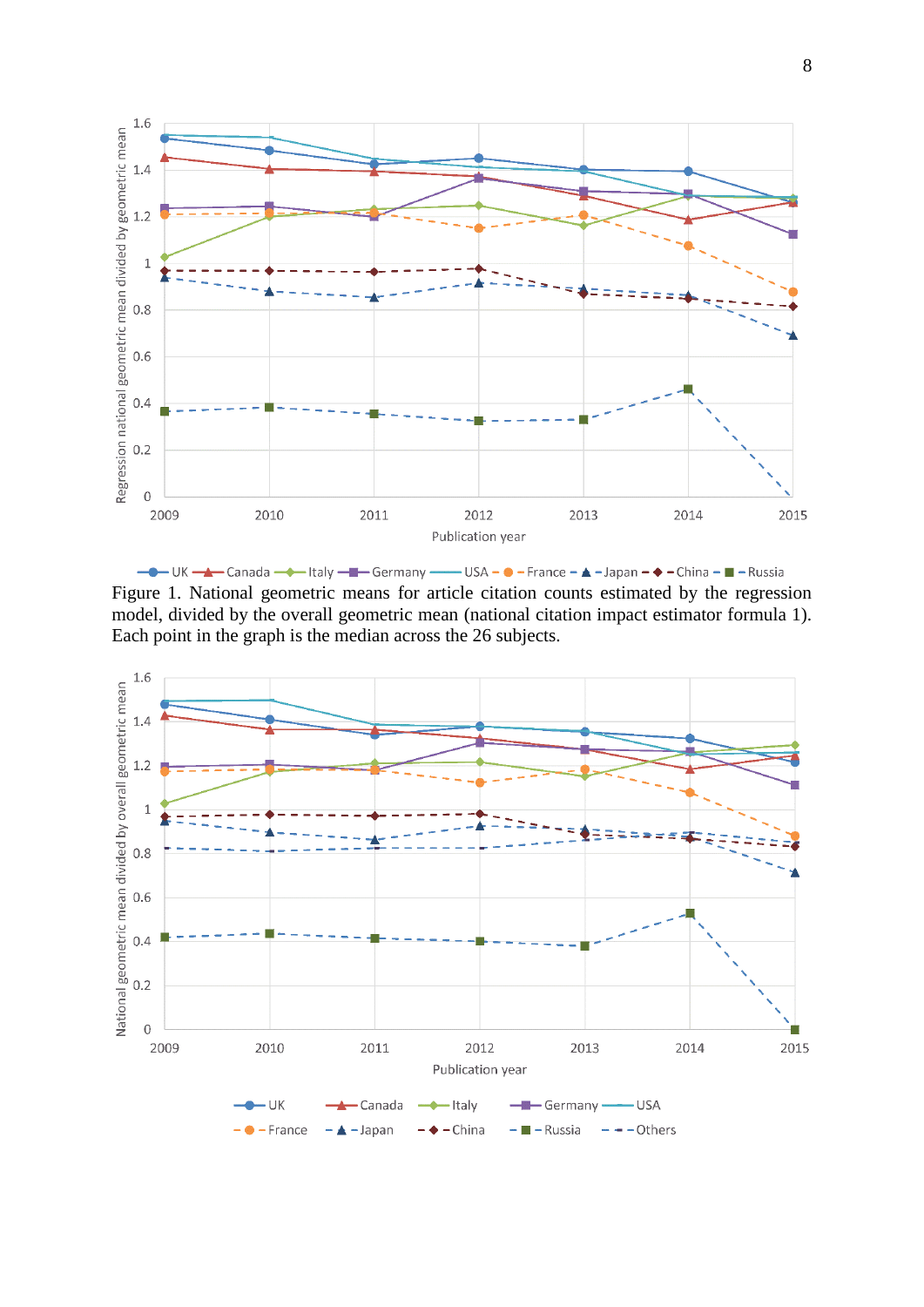Figure 2. National geometric means for article citation counts divided by the overall geometric mean (national citation impact estimator formula 2). Each point in the graph is the median across the 26 subjects.



Figure 3. National arithmetic means for article citation counts divided by the overall arithmetic mean (national citation impact estimator formula 3). Each point in the graph is the median across the 26 subjects.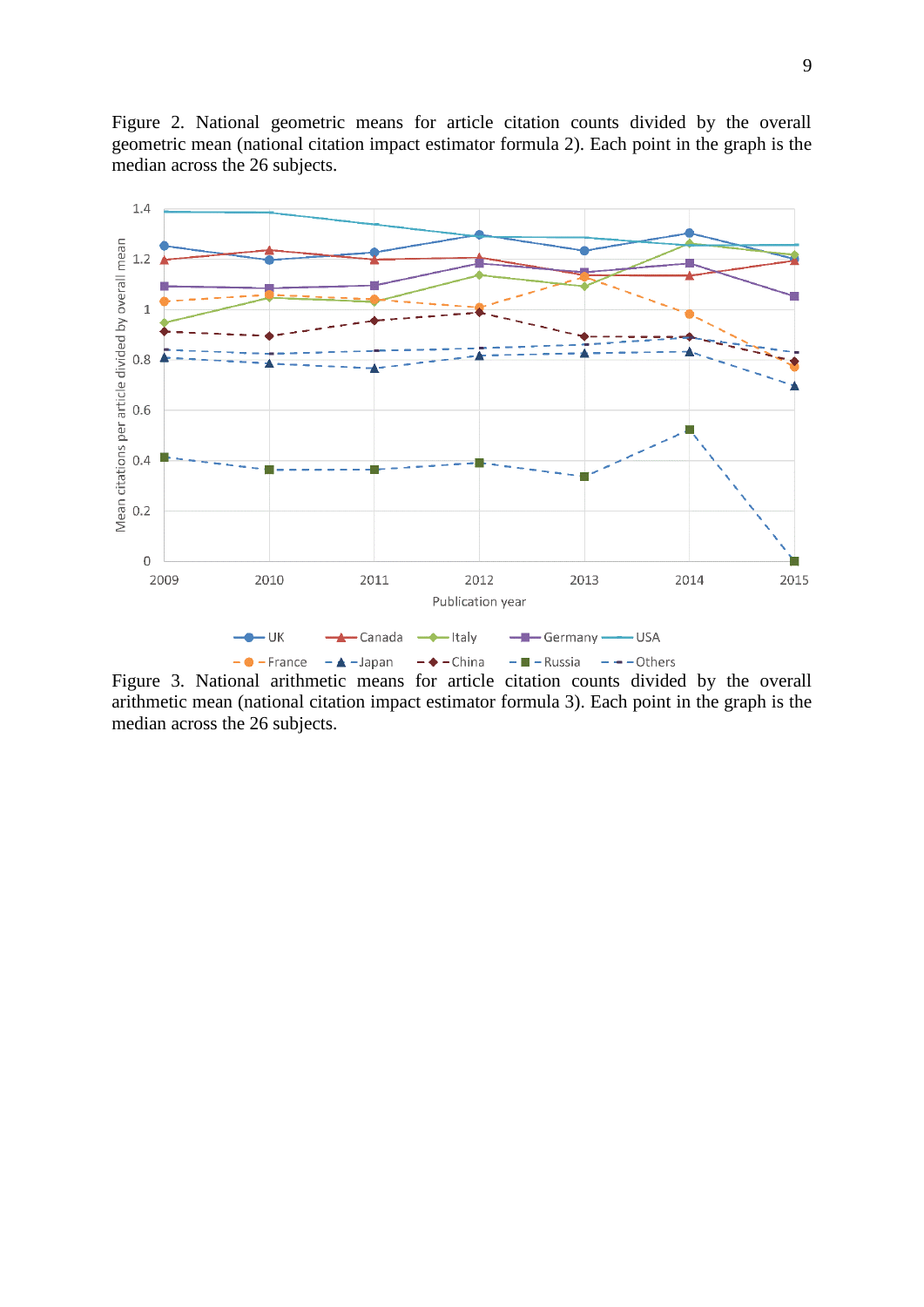

Figure 4. Proportion of articles from each country in the most highly cited 10%. Each point in the graph is the median of the values for the 26 subjects.

## *4.1 Stability*

Confidence intervals are a useful indicator of the accuracy of a parameter, such as the mean, that is estimated from a sample from a population. A 95% confidence interval, for example, suggests that if the calculation was to be continually repeated with new samples from the same population then 95% of the time the confidence interval would contain the correct population parameter. When the sample analysed is complete, such as all articles indexed by Scopus within a specific year and category, then a more abstract interpretation of the confidence interval can be made. In this case, the set of articles indexed in Scopus can be viewed as a sample from the theoretical population of articles that could be indexed by Scopus in similar circumstances. In practice, however, any calculations with real data for a confidence interval are reliant on a number of assumptions. For example, a simple formula can be used to calculate confidence limits for data that can be assumed to be normally distributed. The confidence intervals reported below should therefore be interpreted cautiously as indicators of the accuracy of the sample statistics.

The confidence intervals for the geometric means (Figure 6) are substantially narrower than those derived from the linear model (Figure 5), suggesting that the complexity of the fitting process for the linear regression model makes its predictions less precise than those of the geometric mean. Nevertheless, both are inadequate in the sense of being relatively large compared to the national impact estimates made and so it is not possible to draw any except the broadest statistical conclusions about the differences between nations for individual fields and subjects from the results. This is particularly true for the most recent year, 2015, but applies to all previous years as well. These conclusions are in spite of the relatively large sample sizes involved because the median number of articles for each subject and year is 2289 for 2015 and at least 5714 for each previous year.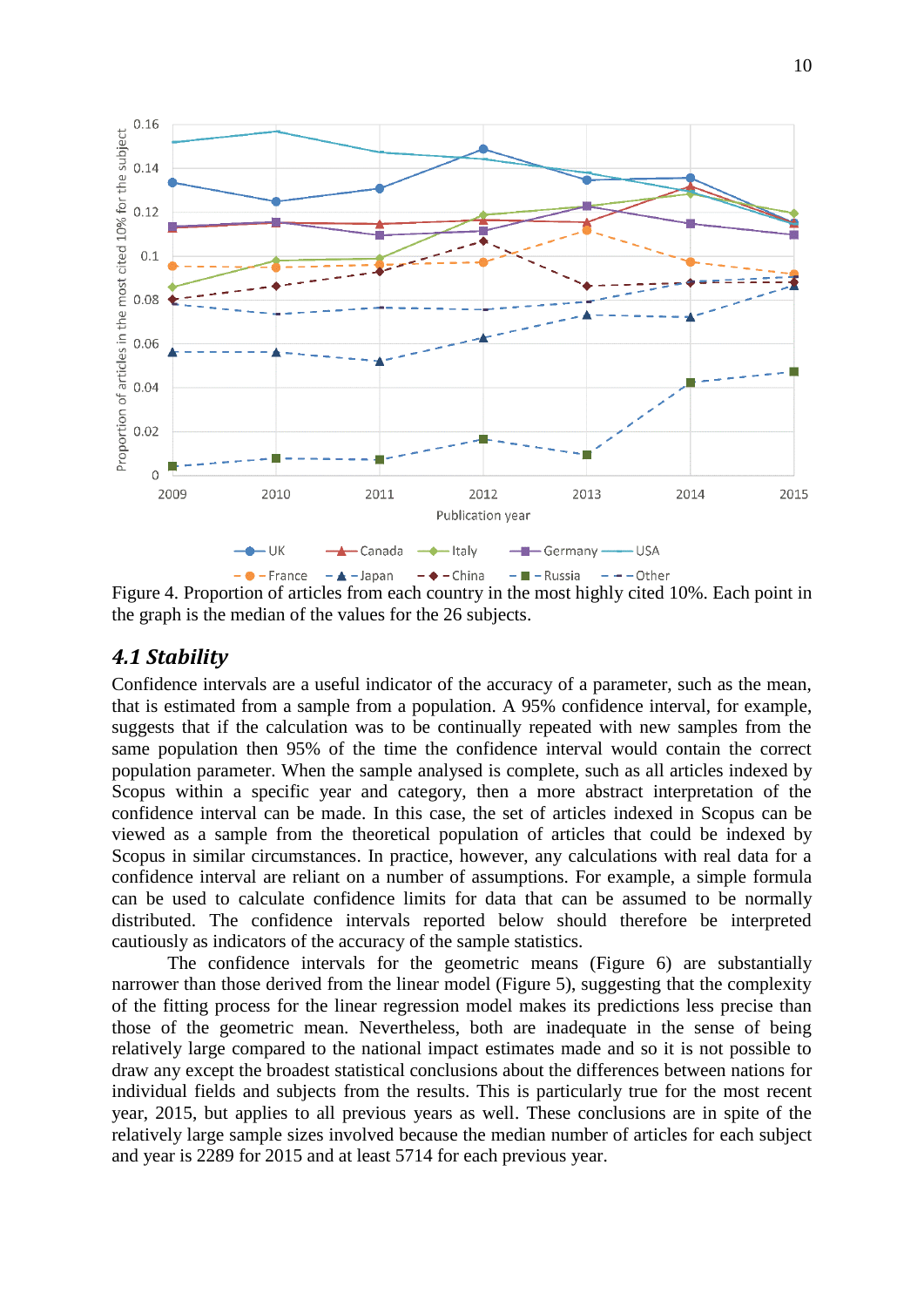

- IK - A Canada - Italy - - Germany - USA - O - France - A - Japan - ◆ - China - I - Russia Figure 5. 95% confidence interval widths for the national citation impact estimators from the linear model (Figure 1). Each point in the graph is the median across the 26 subjects.



- IK - A Canada - Italy - - Germany - USA - O - France - A - Japan - ◆ - China - ■ - Russia Figure 6. 95% confidence interval widths for the national citation impact estimators from the geometric means (Figure 2). Each point in the graph is the median across the 26 subjects.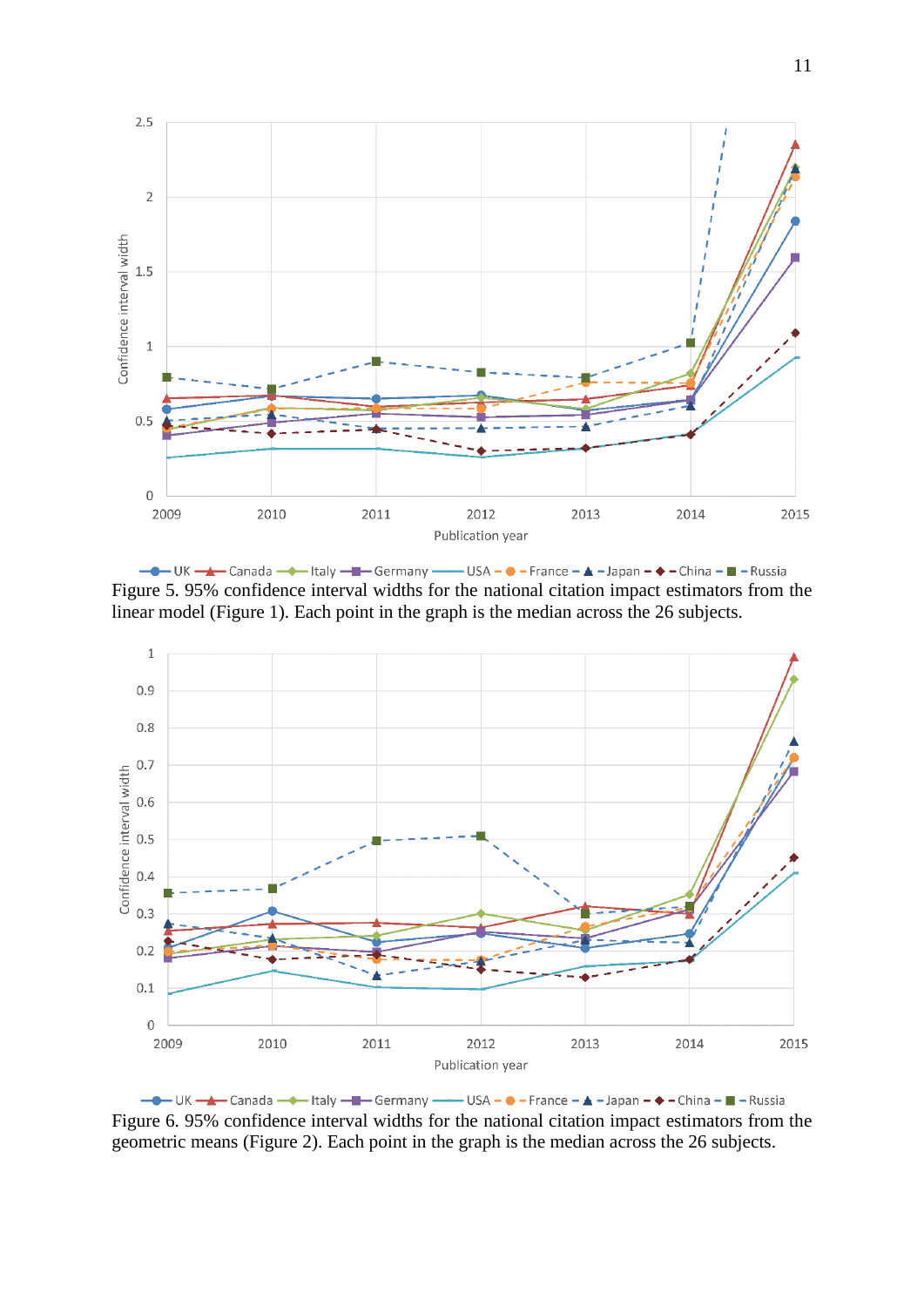Confidence intervals were also calculated with a standard bootstrap approach (resampling 999 times from the original sample and calculating the range in which 95% of the resulting means lie) for both the arithmetic and geometric means (Figure 7). This confirms that the arithmetic mean is substantially less precise than the geometric mean. The bootstrap confidence interval estimates tend to be a bit narrower than those with the normal approximation used in the figures above for the geometric mean (using formula 2ci). The widths are larger for earlier years than for later years, in contrast to Figure 6, because the means have not been divided by the overall means, which are much larger for early years than for later years. The low means are also the reason for the 2015 widths not being substantially larger than the previous widths, in contrast to both Figure 5 and Figure 6.



 $\rightarrow$ -Arithmetic mean bootstrap  $\rightarrow$ -Geometric mean bootstrap  $\rightarrow$ -Geometric mean normal approximation Figure 7. 95% confidence interval widths for the geometric or arithmetic citation mean for each subject. Each point in the graph is the median across the 26 subjects.

The 95% confidence intervals for the top 10% share for each country depend mainly upon the sample size (the number of articles for each country), and hence are approximately constant for each country, except for 2015 with a smaller number of articles (Figure 8). Countries tending to have smaller proportions in the top 10% tend to have narrower confidence intervals too. The width of the confidence intervals depend on the value of X because of the formula 4ci. For example, confidence intervals for 1% would be approximately a third  $(10/\sqrt{11})$  as wide as confidence intervals for 10%. The widths are not directly comparable to those in Figures 5 to 7, however, because the measurements are in different units.

One way to compare confidence intervals between indicators (e.g., Figures 5 and 7) is to divide the confidence interval width by the range between the different countries. Ignoring the outliers of Russia and 2015, the typical range for the geometric mean is 0.6: from 0.8 to 1.4 (Figure 2), and the typical range for the proportion in the most cited 10% is 0.09: from 0.06 to 0.15 (Figure 4). Again ignoring the outliers of Russia and 2015, the typical confidence interval width for the geometric mean is 1.6% or 0.016 (Figure 6), and the typical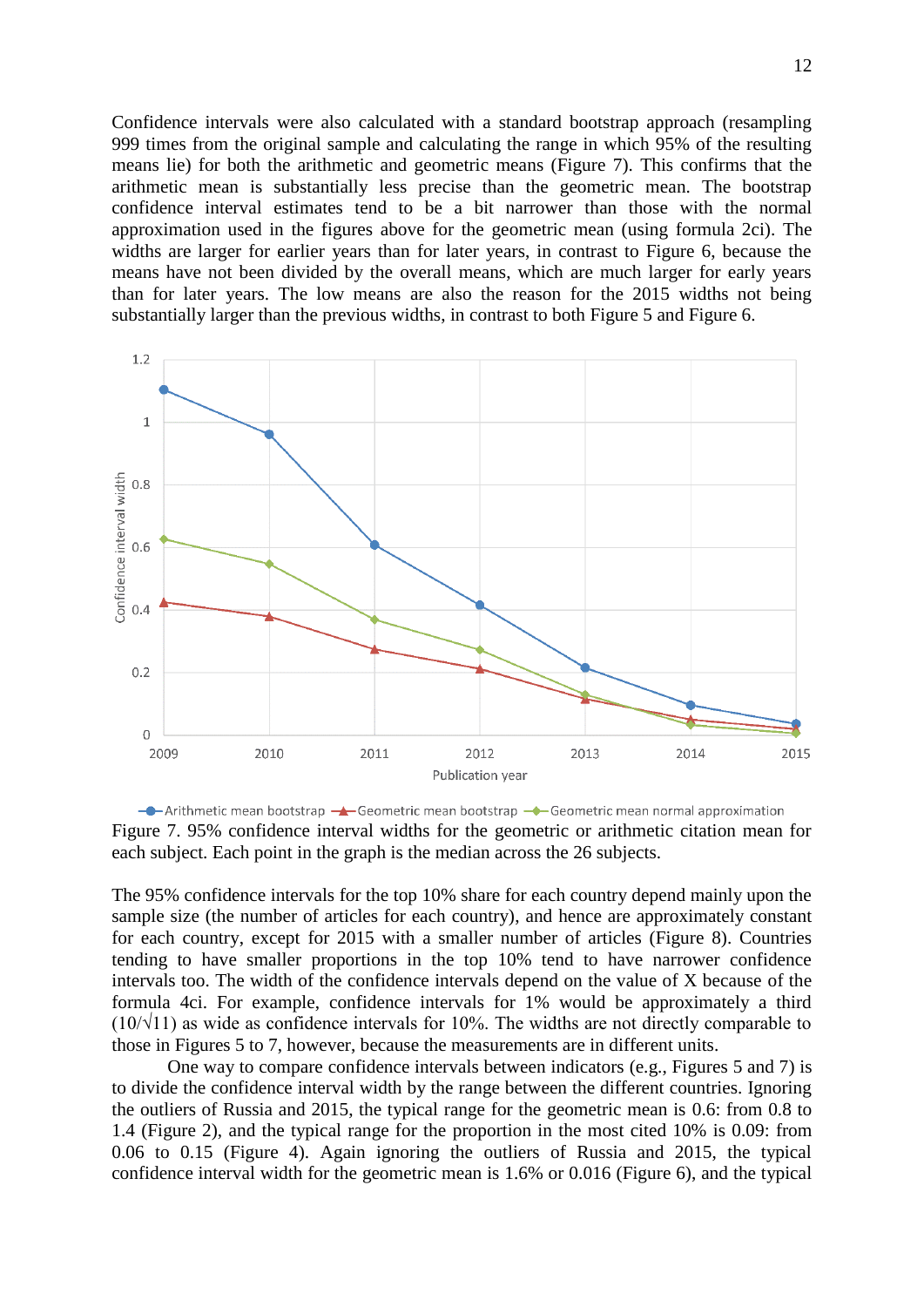confidence interval width for the proportion in the most cited 10% is 0.07 or 7% (Figure 8). Hence, for the geometric mean the typical range is 2.7 times (i.e., 0.6/0.22) as wide as the typical confidence interval width, whereas for the proportion in the most cited 10% the typical range is 1.3 times (i.e., 0.09/0.07) as wide as the typical confidence interval width. Thus, the population proportion estimate seems to be half as precise as the geometric mean. This is consistent with the geometric mean results being more stable over time (Figure 2) than the proportion results (Figure 4) in the sense that the lines are noticeably less jagged. Intuitively, also the proportion of the world's excellent articles written by a country seems to be less stable than the average citation count of all articles, if outliers are minimised with the geometric mean.



Figure 8. 95% confidence interval widths for the percentage of articles in the most cited 10% for each subject. Each point in the graph is the median across the 26 subjects.

## **5. Discussion and conclusions**

The new methods introduced are an attempt at more precise indicators of citation impact for international comparisons between fields, although the results above have focused on aggregate results rather than the 26 individual subjects. The techniques used to answer the research questions have several limitations. The results may vary between subjects if some have considerably more or less varied citation counts for articles. The results for individual subjects are also likely to be substantially different with different field definitions or citation indexes. The methods would need to be modified if applied to simultaneously compare sets of articles from multiple subjects, such as articles funded by different funding agencies or funding streams. They also have the disadvantage that the geometric mean is much less well known than is the arithmetic mean, making interpretations of the results by policymakers, who are the end users, more difficult.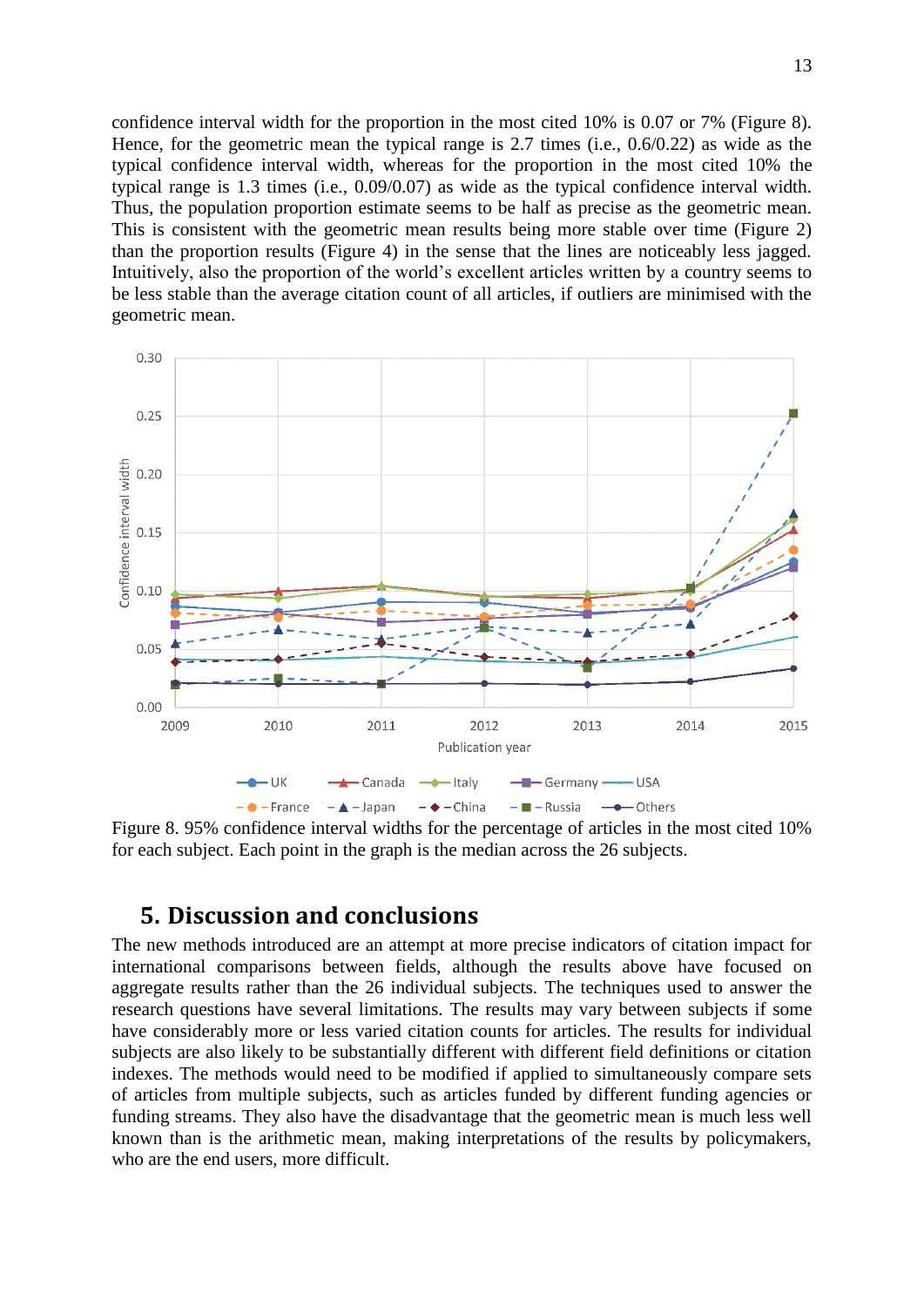The results reveal some international trends about the subject area medians. From the most precise of the estimates (Figure 3), ignoring the imprecise data for 2015, it is clear that Italy's median national citation impact for the selected 26 subject areas has increased over time relative to the world average, whereas those of the UK, USA, Canada, France and China have decreased, and Russia performs substantially below the world average in terms of Scopus-indexed citations. These trends vary between subjects, however. For example, in Language and Linguistics, Italy's national citation impact decreased from 2009 to 2014, and Russia is approximately level overall with China for Computational Theory and Mathematics and for Animal Science and Zoology.

The two new methods introduced here for calculating national citation impact estimators for individual subject areas within different countries give results that are broadly comparable overall to the previous arithmetic mean method, giving them credibility as potential replacements. Although the linear regression model has the advantage that it could distinguish between the contributions of different nationality authors to international collaborative articles, it is less precise than the geometric mean and so is less useful for individual subjects. Nevertheless, even the confidence intervals for the national citation impact estimators using the geometric mean tend to be too wide to be able to robustly distinguish between most pairs of nations, despite median sample sizes above 5,000 for all years before 2015. The geometric mean is also more precise than the most cited 10% proportion indicator. In conclusion, although the geometric mean national citation impact estimators method is recommended for future international citation impact comparisons between fields, its values are not likely to be precise enough to distinguish between countries for individual subjects unless they have widely differing citation impacts within the subject. Thus the figures should be interpreted as rough guidelines about likely differences rather than robust evidence. Of course, human interpretation is also necessary to give context to the results, as always with citation indicators. This is because of the sources of systematic bias in the data, such as uneven coverage of national journal literatures.

The two new methods may also be useful for overall cross-subject international comparisons, although the citations would need to be normalised separately by field (using the new crown indicator approach: Waltman, van Eck, van Leeuwen, Visser, & van Raan, 2011a) before overall aggregate results could be calculated. The new methods would give more precise results but the added precision may not be worth the increased difficulty of interpretation for policy makers. Nevertheless, the additional precision may be essential for nations that do not have enough Scopus-indexed publications to get robust national impact indicators otherwise. The same applies to others that need to evaluate the impact of multidisciplinary sets of articles, such as research funding agencies.

Finally, for future work it would be interesting to assess the new methods for sets of individual universities rather than individual nations, with appropriate field normalised citations. Presumably they would work reasonably well for the largest institutions but give much less stable results for those that are small.

#### **6. References**

- Aksnes, D.W., Schneider, J.W., & Gunnarsson, M. (2012). Ranking national research systems by citation indicators. A comparative analysis using whole and fractionalised counting methods. Journal of Informetrics, 6(1), 36–43.
- Albarrán, P., Crespo, J.A., Ortuño, I., & Ruiz-Castillo, J. (2010). A comparison of the scientific performance of the U.S. and the European Union at the turn of the 21st century. Scientometrics, 85(1), 329–344.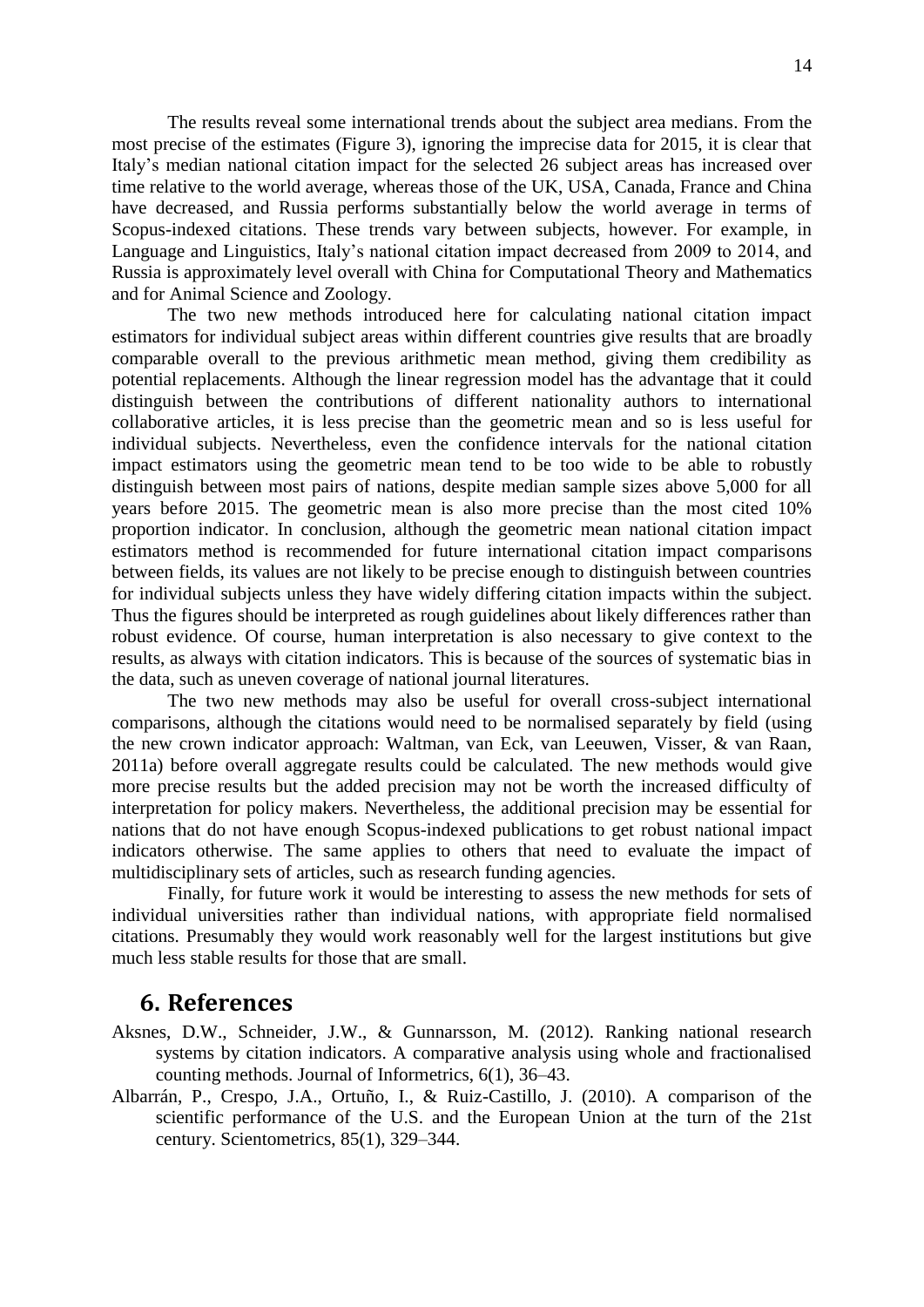- Albarrán, P., Perianes‐Rodríguez, A., & Ruiz‐Castillo, J. (2015). Differences in citation impact across countries. Journal of the Association for Information Science and Technology, 66(3), 512-525.
- Baerlocher, M. O., Newton, M., Gautam, T., Tomlinson, G., & Detsky, A. S. (2007). The meaning of author order in medical research. Journal of Investigative Medicine, 55(4), 174-180.
- Bhandari, M., Busse, J. W., Kulkarni, A. V., Devereaux, P. J., Leece, P., & Guyatt, G. H. (2004). Interpreting authorship order and corresponding authorship. Epidemiology, 15(1), 125-126.
- Braun, T., Glänzel, W., & Grupp, H. (1995). The scientometric weight of 50 nations in 27 science areas, 1989–1993. Part I. All fields combined, mathematics, engineering, chemistry and physics. Scientometrics, 33(3), 263-293.
- de Moya-Anegón, F., Chinchilla-Rodríguez, Z., Vargas-Quesada, B., Corera-Álvarez, E., Muñoz-Fernández, F., González-Molina, A., & Herrero-Solana, V. (2007). Coverage analysis of Scopus: A journal metric approach. Scientometrics, 73(1), 53-78.
- de Solla Price, D. (1976). A general theory of bibliometric and other cumulative advantage processes. Journal of the American Society for Information Science, 27(5), 292-306.
- DiCiccio, T. J., & Efron, B. (1996). Bootstrap confidence intervals. Statistical science, 189- 212. [see also comments after article]
- Elsevier (2013). International Comparative Performance of the UK Research Base 2013. https://www.gov.uk/government/publications/performance-of-the-uk-research-baseinternational-comparison-2013
- Engers, M., Gans, J.S., Grant, S. & King, S.P. (1999). First-author conditions. Journal of Political Economy, 107(4), 859-883.
- Franceschet, M., & Costantini, A. (2011). The first Italian research assessment exercise: A bibliometric perspective. Journal of Informetrics, 5(2), 275-291.
- Gottfredson, S. D. (1978). Evaluating psychological research reports: Dimensions, reliability, and correlates of quality judgments. American Psychologist, 33(10), 920-934.
- HEFCE (2015). The Metric Tide: Correlation analysis of REF2014 scores and metrics (Supplementary Report II to the Independent Review of the Role of Metrics in Research Assessment and Management). HEFCE. DOI: 10.13140/RG.2.1.3362.4162
- Hicks, D., Wouters, P., Waltman, L., de Rijcke, S., & Rafols, I. (2015). The Leiden Manifesto for research metrics. Nature, 520, 429-431.
- Huang, M.H., Lin, C.S., & Chen, D.Z. (2011). Counting methods, country rank changes, and counting inflation in the assessment of national research productivity and impact. Journal of the American Society for Information Science and Technology, 62(12), 2427–2436.
- Ingwersen, P. (2000). The international visibility and citation impact of Scandinavian research articles in selected social science fields: the decay of a myth. Scientometrics, 49(1), 39-61.
- Jiménez-Contreras, E., de Moya Anegón, F., & López-Cózar, E. D. (2003). The evolution of research activity in Spain: The impact of the National Commission for the Evaluation of Research Activity (CNEAI). Research Policy, 32(1), 123-142.
- King, D. A. (2004). The scientific impact of nations. Nature, 430(6997), 311-316.
- Levitt, J., & Thelwall, M. (2009). Citation levels and collaboration within Library and Information Science, Journal of the American Society for Information Science and Technology, 60(3), 434-442.
- Levitt, J., & Thelwall, M. (2013). Alphabetization and the skewing of first authorship towards last names early in the alphabet. Journal of Informetrics 7(3), 575– 582.